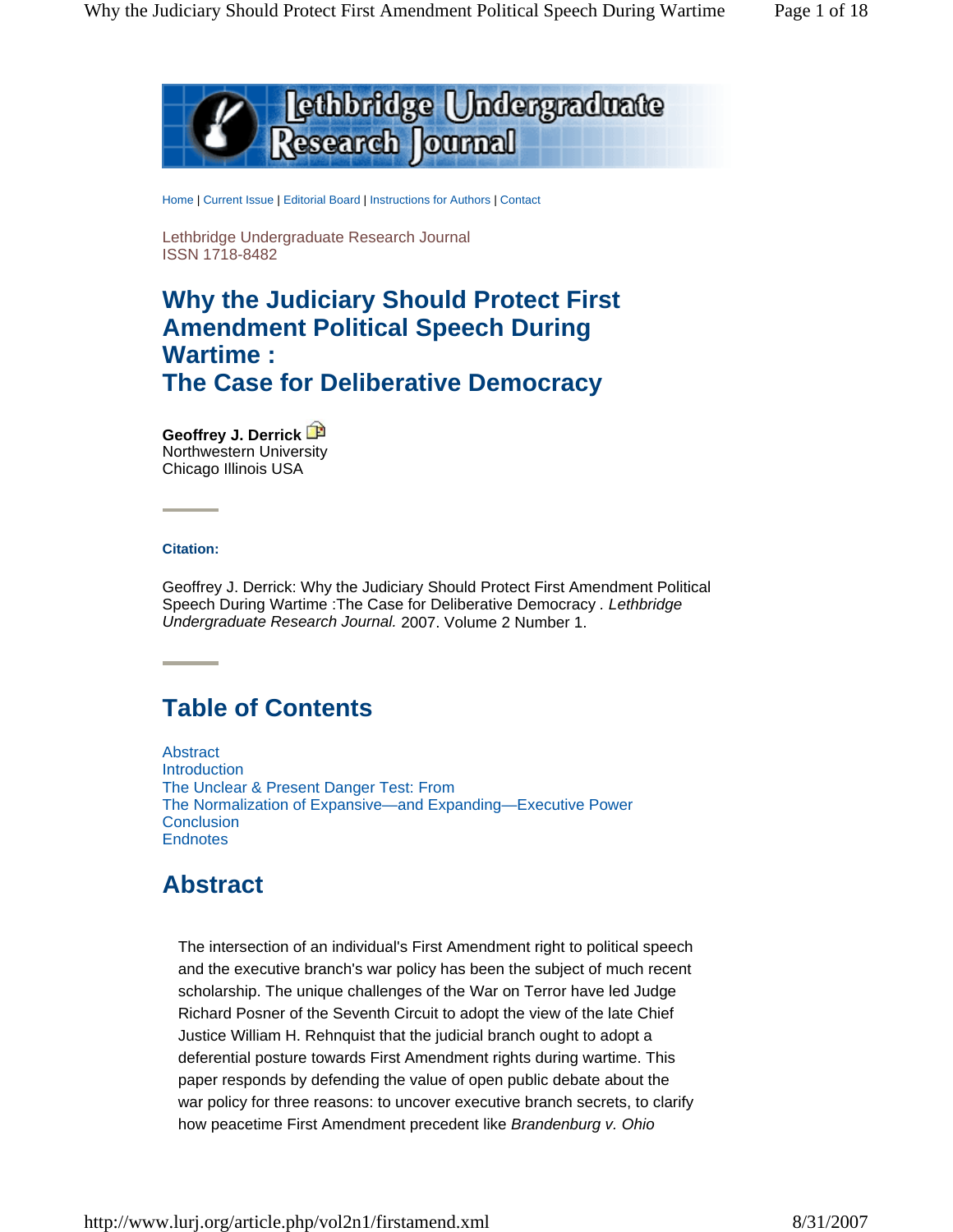applies during wartime, and to guard against the executive branch indefinitely asserting wartime powers during the War on Terror.

#### **Introduction**

The legislative branch has not provided an authoritative check on the executive branch during and after national emergencies because hysteria and fear, rather than reasoned debate, have framed Congressional debates about expanding executive power. By truncating discussions about new war powers, legislators have provided little, if any, substantive restraint on the executive branch. In the absence of a good-faith review of the executive branch's war powers by the legislature, the judicial branch becomes the most important institutional restraint by default. Unfortunately, the judiciary has also deferred broadly to the President and unevenly balanced national security and individual liberty during wartime.

Deference, the judicial branch's hands-off approach to the executive branch's power during wartime, has consistently contravened free speech. Wartime courts have rejected the proposition of this paper that the First Amendment guarantees communicative liberty for all citizens even during times of emergency or war. The judicial branch has not gone far enough in protecting a forum for citizens to disagree with the executive branch's war policy. A responsible separation of powers requires the courts to scrutinize the executive's wartime powers in light of Congress' legislation authorizing extraordinary war powers.

The First's Amendment's most important role is to ensure self-governance, the core value from which numerous other constitutional guarantees stem. The exchange of ideas by citizens in the public forum is essential to deliberative democracy. This paper adheres to the formulation of Cass Sunstein who argues that debates about the war policy "provide the key safeguard against senseless cascades" and "open up space for dissent by forbidding government from mandating conformity or insulating itself, and citizens generally, from … opinions." 1 If the judicial branch is to remain the active guarantor of minority viewpoints that it has been since *United States vs. Carolene Products* (1939), 2 it must more actively insist upon a presumption of unconstitutionality for executive action that abridges the public's right to know and discuss the war. This would require the court to more actively validate First Amendment claims in the face of executive branch secrecy instead of deferring during wartime.

Justice Harlan Stone's fourth footnote in the *Carolene Products* majority opinion introduced a new theory of judicial review in which the court subjected laws to a more demanding scrutiny if they are aimed at "discrete and insular minorities." Citizens who choose to dissent or question the war policy are part of a political minority whose opinions are often under siege by the executive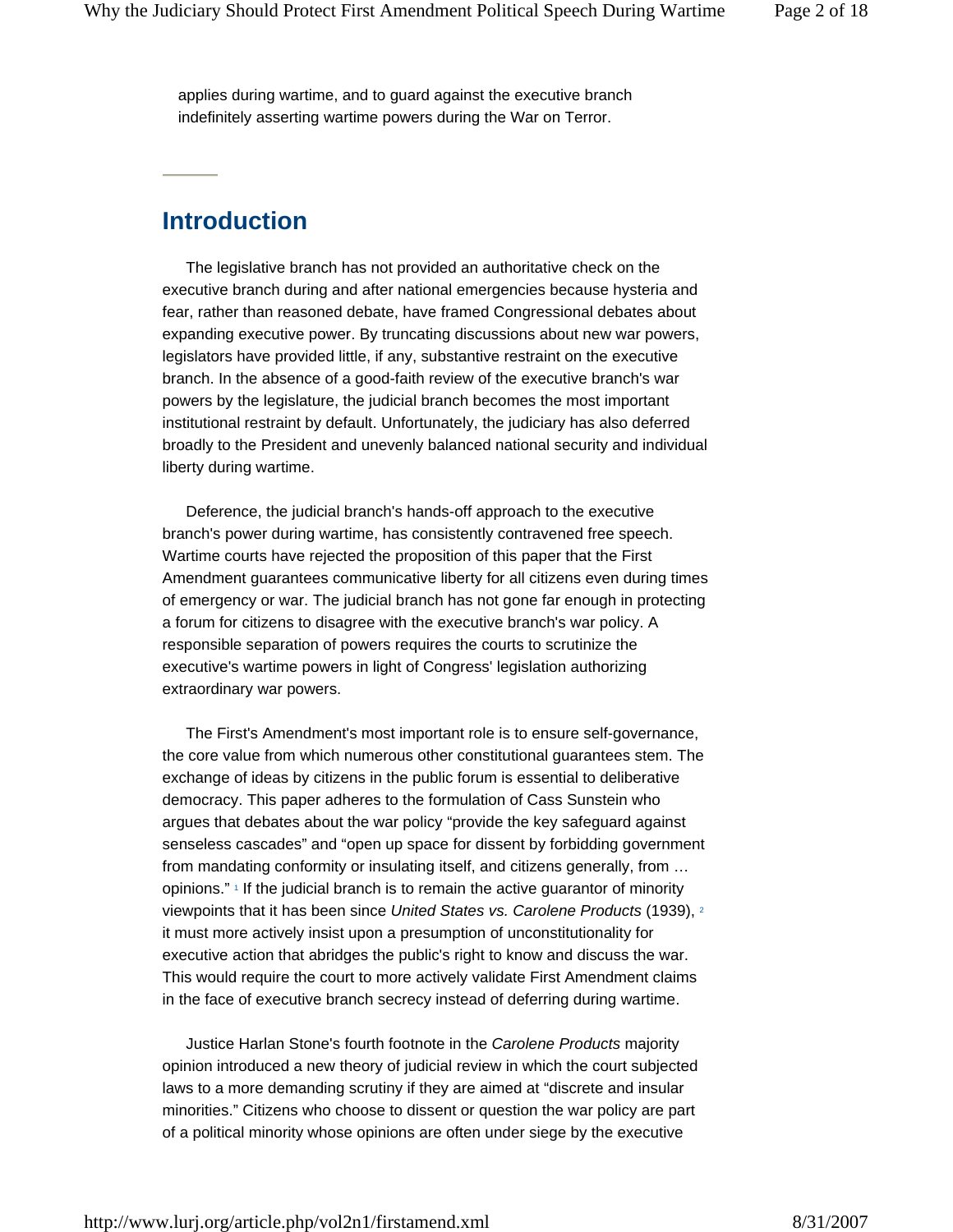branch. To ensure that Justice Stone's theory does not disappear in wartime, the modern judicial branch needs to assert review power over legislation, like the USA PATRIOT Act, that expands executive authority at the expense of communicative liberty. The courts must more forcefully protect the dissenting minority during wartime with the artillery of First Amendment precedent.

While *Carolene Products* was not deciding during wartime or with regard to the First Amendment, it has generally allowed for a more profound reading of the Bill of Rights in wartime. This reading, a noteworthy example of when the judicial branch correctly asserted its independence from the executive branch, was adopted in several influential First Amendment opinions such as *Korematsu v. United States* (1942, Justice Jackson and Justice Murphy's dissents), *Dennis v. United States* (1951, Justice Douglas' dissent), *Brandenburg v. Ohio* (1969, Justice Douglas' concurrence), and *New York Times v. United States* (1971, Justice Black's concurrence). As time passed between the "darkest days of World War II" 3 and the waning pressures from the Vietnam War, the judiciary gradually accepted the public's right to information about the war. As the hysteria subsided, the judicial branch chipped-away at the executive's power in the rare circumstances where it went beyond Congress' authorization. However, many of the dissenting and concurring opinions of Justices during this period are not controlling First Amendment precedent. Rarely has a wartime court spoken together to strongly defend the core principles of pluralism and respect for dissenters that are at the heart of the First Amendment.

This paper rebuts the thesis of modern executive power posited by United States Court of Appeals for the Seventh Circuit Judge Richard Posner 4 and former Supreme Court Chief Justice William H. Rehnquist. 5 Rehnquist argues that "The laws will not be silent in a time of war, but they will speak with a somewhat different voice." <sup>6</sup> Similarly, Posner explains the "The scope of a right must be calibrated …[as] the point of balance …shifts continuously [and] threats to liberty and safety wax and wane." 7 The Rehnquist/Posner theory that "Security is the very precondition for freedom"  $8$  is unfavorable because it denies the possibilities that, during wartime, dissent may improve national security or that judicial deference may endanger deliberative democracy.

Posner is correct that judges should not be in the business of adjudicating national security issues because such an inquiry would require the disclosure of sensitive information. However, the judicial branch has the opportunity to forward a more nuanced First Amendment defense of the public's right to know and discuss the war policy without involving itself in these sticky security questions. This paper concludes that the Rehnquist/Posner theory of executive power is self-sealing because it disavows the need for institutional checks and balances such as public or judicial scrutiny of the war policy. This paper will show that the empirical result of a judiciary that willfully trusts the executive branch during wartime has been a breakdown in public knowledge, discussion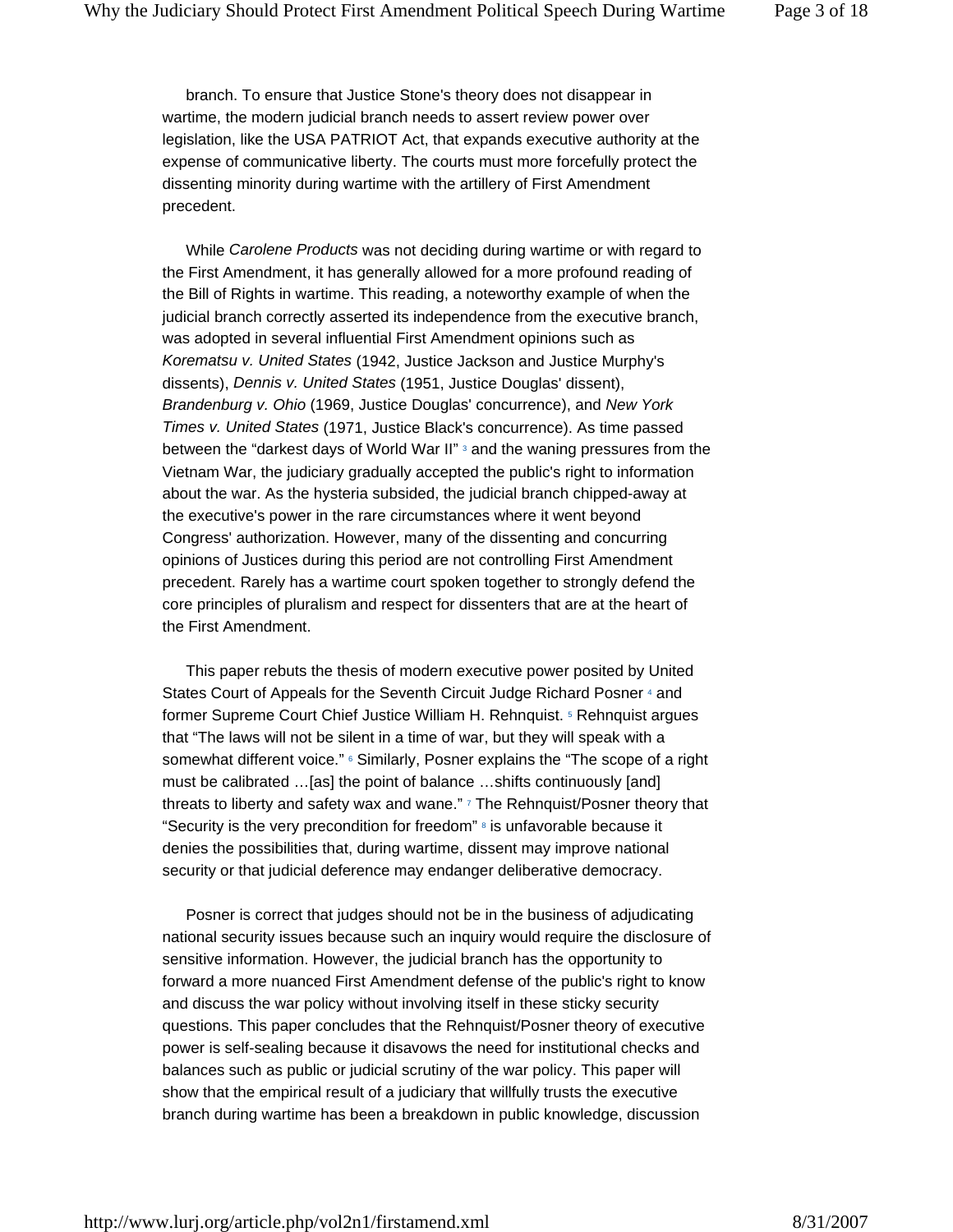and criticism of the war.

Rehnquist asks, "may it not actually be desirable" for the judicial branch "to avoid decision on [civil liberties] claims during" until "after the war is over"? 9 This question blurs Rehnquist's supposed distinction between his theory and the classic Latin phrase "*inter arma silent leges*"—during war the laws are silent. This paper argues that there is a limited yet important role for the judicial branch during wartime: to ensure self-government via the freedom of information and debates about the war. Posner concludes that this recommendation is unnecessary because "Every time civil liberties have been curtailed in response to a national emergency, whether real or imagined, they have been fully restored when the emergency passed—and in fact before it passed, often long before." 10 However, section IV takes the opposite position that judicial deference to the executive branch during wartime has resulted in an improper balance of security and liberty even after the end of the war. The need for a more active judicial branch in wartime is manifest in three historical trends: (1). The veil of secrecy imposed by the executive branch on wartime information and debate during the Cold War, the Vietnam War and the War on Terror, (2). The judicial branch's inconsistent application of the "clear and present danger" test during World War I, World War II and the Cold War, and (3). The executive branch's assertion of emergency powers before and after the temporal boundaries of the French-American War, the Civil War and World War I.

#### **Persecution: Making the War a Secret**

Executive branch secrecy prevents citizens from participating in their own governance. Sunstein argues that "Above all, the Constitution attempts to create a deliberative democracy …that combines accountability to the people with a measure of reflection and reason-giving." <sup>11</sup> As mentioned above, Posner argues that the executive branch rightly keeps its activities secret during wartime because public discussion of such activities would endanger national security. However, executive branch secrecy in the twentieth century has more directly threatened self-government by controlling what citizens can know about the war policy. The executive branch has employed a variety of repressive tactics including censorship, propaganda, prosecution or persecution. Natan Sharansky writes that "The power of fear" is based on "a regime's ability to control what is read, said, heard, and above all, thought."<sup>12</sup> These fearproducing tactics have deterred unknowledgeable citizens from questioning national security experts. Simply put, a reasonable understanding of the government's war policy is a necessary precondition for disagreeing with it or having an educated discussion about it.

The executive branch contends that national security information is meant to be discussed in the technical sphere by experts rather than the public sphere by ordinary citizens. During the last half-century, the judicial branch has slowly incorporated substantive First Amendment protections against this brand of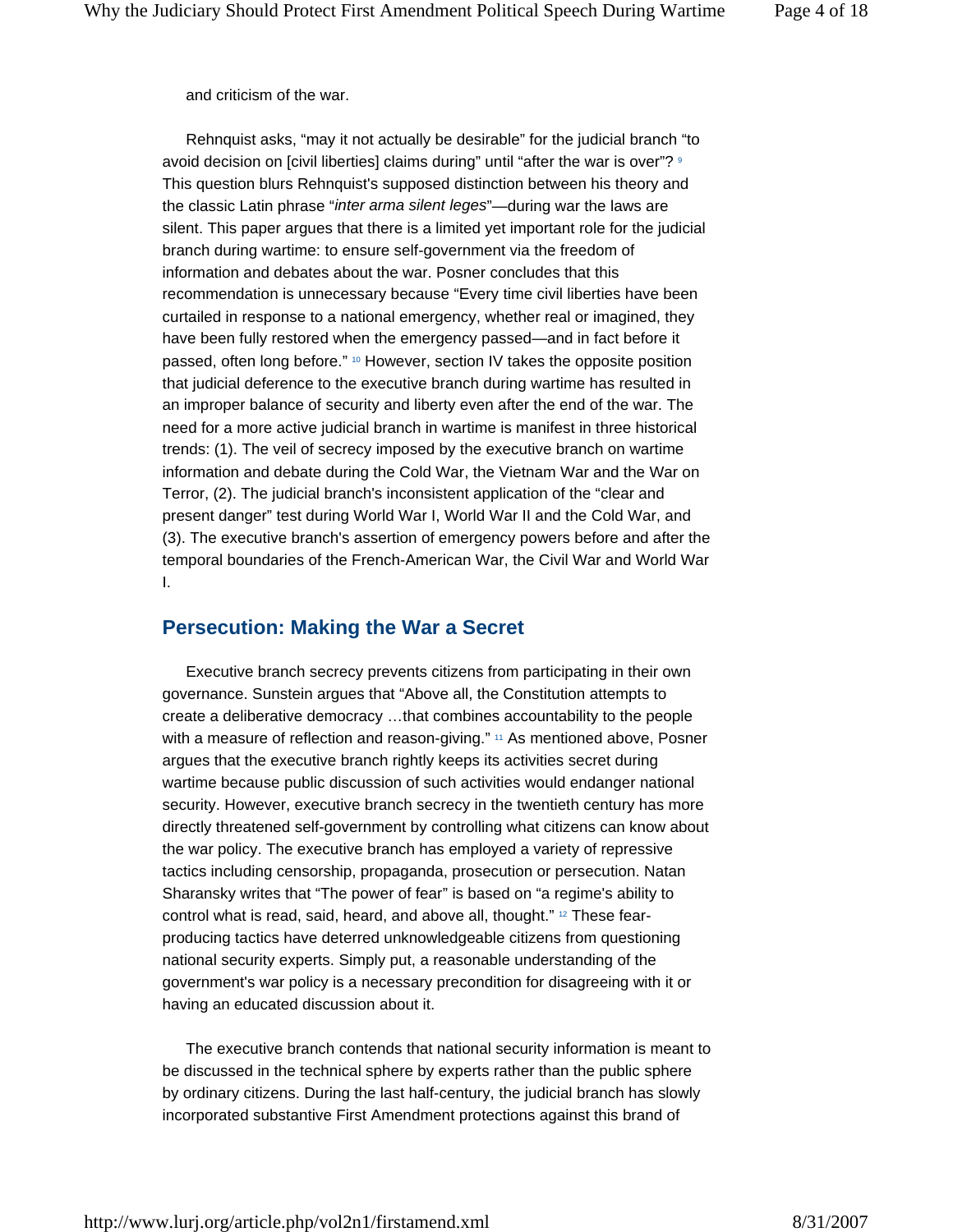executive secrecy. The Court ought to go further and adopt a heavy presumption against restrictions on information that is vital for the public to think, discuss, and speak in a reasoned and well-informed way about the war, similar to how the court in *New York Times v. United States* rejected prior restraints on political speech. The need for judicial efforts to counteract executive branch secrecy is best understood by examining Congress' persecution of American communists during the Cold War, the Supreme Court's commitment to transparent government in *New York Times v. United States*, and Posner's comments about the role of the judicial branch in the current War on Terror.

The Cold War demonstrates that the legislature cannot be trusted to fairly moderate the marketplace of ideas during wartime. The House Un-American Activities Committee's (HUAC) hearings, inflamed by Senator McCarthy's vitriolic anti-communism, put a spotlight of publicity on dissenters. Geoffrey Stone notes that government-sanctioned persecution in the public forum was a new turn in repression since World War II. 13 Interestingly, Martin Redish has written that "There now appears to be little question that many of the allegations of espionage made during the 1940s that seems wild to many were, in fact, completely accurate." 14 Nonetheless, he concludes that the legislature should not be in the business of justifying viewpoint-based restrictions on expression because "Democracy …inherently requires that sovereignty ultimately reside in the people." 15 HUAC condemned critical thinking about the Cold War, causing a lack of knowledge about the Soviet Union and the nature of the communist threat. It is thus not difficult to understand how the Comintern and Venona documents—the evidence of American communism during the Cold War revolutionized a field of historical scholarship that had been based on misinformation because of executive branch secrecy. If the public had been privileged to this information at the time of the HUAC hearings, the case for anti-communism would have been clearer. Instead, the executive branch, under the thumb of FBI Director J. Edgar Hoover, hid its wartime activities and persecuted those who legitimately questioned the war.

The real threat of persecution during the Cold War came from private actors, not the government. The legislature chose to expose supposed American communists in the public forum because the HUAC could not authorize legal prosecutions in light of the First Amendment right to free association. Cold War persecution represented a new and more indirect avenue for the government to regulate expression; one that was equally as subversive as sedition legislation because it chilled the willingness of citizens to enter discussions about the war for fear of being seen as un-American or the enemy. HUAC carried the power of a legislative enactment because private business, religious, and political groups sanctioned dissenters with loyalty oaths and blacklists. Redish notes, "Although the constitutional guarantee of free expression restricts what government may do, it is, paradoxically, the very same right that justifies the exclusion of private actors from the scope of the [First] Amendment's restrictions." 16 The executive branch's strategy of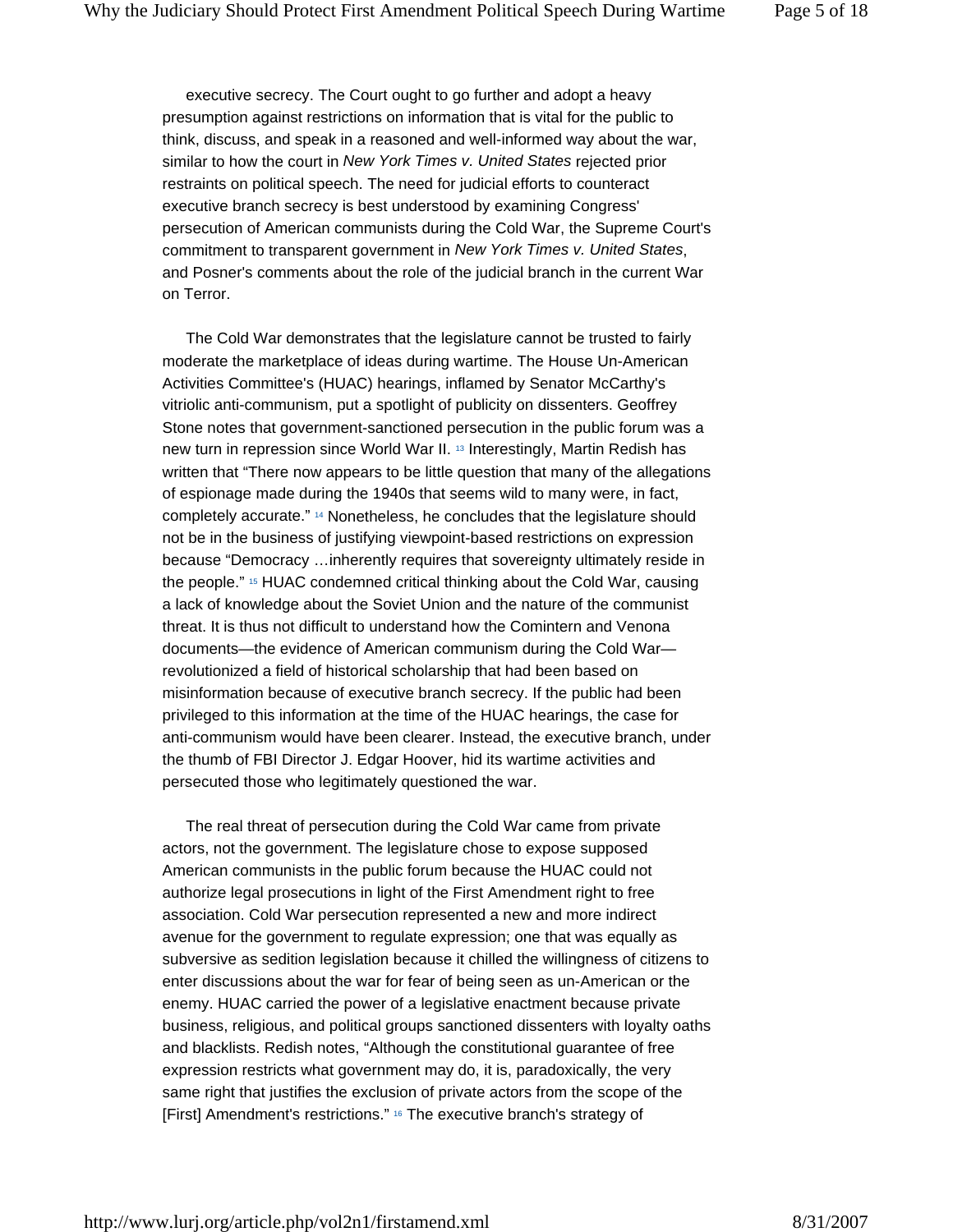encouraging private non-association through Congressional persecution was, at its core, an effort to create ideological conformity against communism. The government's pursuit of communism was kept secret for thirty years, skewing historical interpretations of the period. The result of executive secrecy was to distort the public forum with misinformation. The enduring lesson of the Cold War is that a democracy is a two-way street: if the government can make the private lives of its citizens into public knowledge, then citizens can also petition the government for information about the war.

Realizing this, dissenters to the Vietnam War relied heavily on the public forum and "the great benefit of vigorous debate …to educate citizens about the issues." <sup>17</sup> The public's understanding of the Vietnam War was rarely advanced by congressional investigations of the executive branch. Political pressure restrained legislators from authorizing legitimate inquiries into the executive branch's conduct during and after the war. The executive branch used programs like COINTELPRO and Project MERRIMAC to "disrupt," "intercept," "harass," "sabotage," and "assault" members of the New Left who opposed the Vietnam War. 18 The secrecy of the Nixon Administration during the Vietnam War presented the Supreme Court with an opportunity to protect the public's First Amendment right to fully understand and discuss the executive branch's war policy.

The Court in *New York Times v. United States* (1971)—the Pentagon Papers case—held that the Nixon Administration could not enjoin the New York Times and Washington Post from punishing the Pentagon Papers and, more importantly, that no information short of that which directly endangers national security could be enjoined from dissemination in the public forum. As a result, the public was exposed to deep and troubled history of the executive branch's inner-workings during the Vietnam War, putting the government under a higher level of public scrutiny than ever before. The press' victory strengthened the notion that it was not only the right but also a central purpose of the free press to scrutinize government. The court's short and quickly issued per curiam opinion in the Pentagon Papers case denouncing prior restraints gave new weight to the First Amendment freedom of the press. Justice Black later wrote that "the Founding Fathers gave the Free Press the protection it must have to fulfill its essential role in our democracy …to inform the people." 19 Justice Douglas agreed: "Secrecy in government is fundamentally anti-democratic, perpetuating bureaucratic errors." 20 By releasing the Pentagon Papers for full public assessment in the marketplace of ideas, the court affirmed that the First Amendment fully protects the public's right to monitor the executive branch during wartime.

The public's check is crucial because, as Sunstein argues, "diversitybuilding practices counteract the human tendency to conform," especially when "social influences" like the exigencies of war "threaten …to lead individuals and institutions in the wrong directions." 21 *New York Times v. United States* "stands as a dramatic symbol of the constitutional protection afforded to disclosure and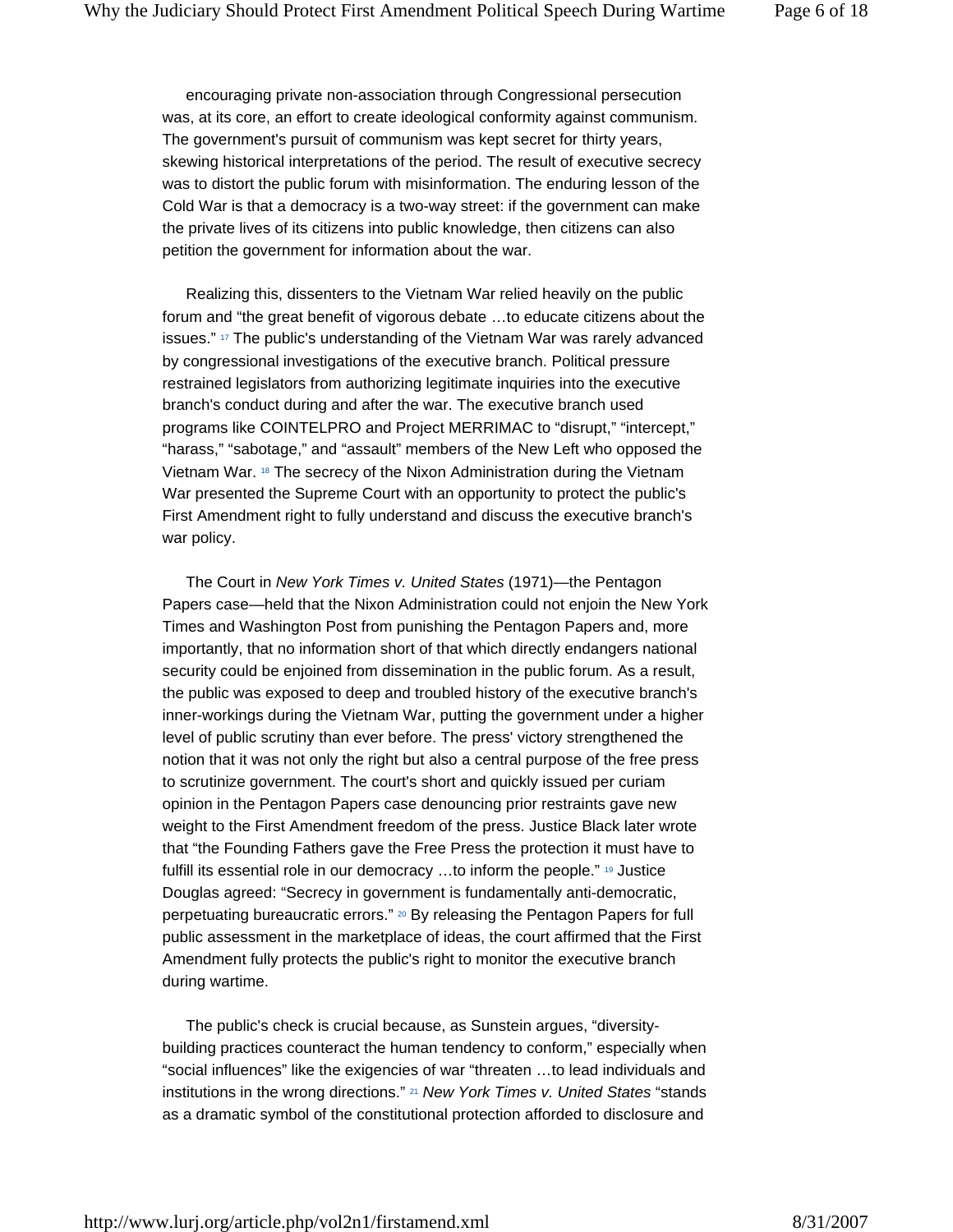dissent." 22 Steven Shiffrin, quoting Harry Kalven, writes that *New York Times v. United States* "may prove to be the best and most important [decision the Court] has ever produced in the realm of freedom of speech" because it "almost literally incorporated Alexander Meiklejohn's thesis that in a democracy the citizen as ruler is our most important public official." 23 Meiklejohn's selfgovernance theory asserted absolute protection for political speech because it was at the heart of self-governance. Three separate theories of free speech underpin Meiklejohn's argument: Justice Oliver Wendell Holmes' belief that dissent contributes to the realization of truth in the marketplace of ideas, Sunstein's emphasis on deliberation in the marketplace, and Shiffrin's theory of questioning accepted conventions. Executive branch secrecy during wartime flies in the face of these three positions because it impedes citizens from participating in their own governance. The executive branch's reckless persecution of dissent during the Cold and Vietnam Wars demonstrates that the tactics for deterring citizens from speaking about the war had changed from overt sedition legislation to more indirect, extra-legal methods.

In the current War on Terror, for example, state district courts cited the threat of terrorism in allowing the executive branch to use time, place and manner (TPM) restrictions—"free speech zones" or "protest pens"—to limit the communicative liberty of activists at the Democratic and Republican National Conventions. 24 The court's noninterference with these TPM restrictions has had a chilling effect on political expression under the First Amendment by giving protesters a strong incentive to stay home. Richard Leone has observed that "it is alarming how little public deliberation has occurred" during the "tumultuous post-9/11 period." 25 TPM restrictions show that the executive branch has been able to silence dissenters during wartime by increasing the deterrent to speech. It is the job of the judicial branch to reign in TPM restrictions when they contravene the First Amendment guarantee of a robust public debate about the War on Terror. Unlike the Cold War, the executive branch did not persecute dissenters through the publicity of congressional hearings; rather, the executive branch has deployed the FBI to watch and disrupt dissenters with more discrete deterrents to dissent such as TPM restrictions.

Attorney General Alberto Gonzalez, defending warrantless wiretapping, said that the program "does not invade anyone's privacy, unless you are talking to the enemy in this time of war." 26 Similarly, Posner's opinion in *Alliance to End Repression v. City of Chicago* (2004) validated police wiretaps, profiling and infiltration of Muslim groups as a necessary function of the War on Terror. Posner, like the majority in *Dennis* and Attorney General Gonzalez, is willing to obfuscate the First Amendment's clear distinction between *incitement*—speech that provokes imminent lawless action—and *advocacy*—speech that does not produce such action—if the exigencies of wartime are present. Posner authorized the Chicago Police Department to surveil all potential terrorists because he trusts that they will not unnecessary infringe upon suspects' rights. However, it does not follow why citizens should blindly trust the executive branch to conduct the War on Terror given the long history of deception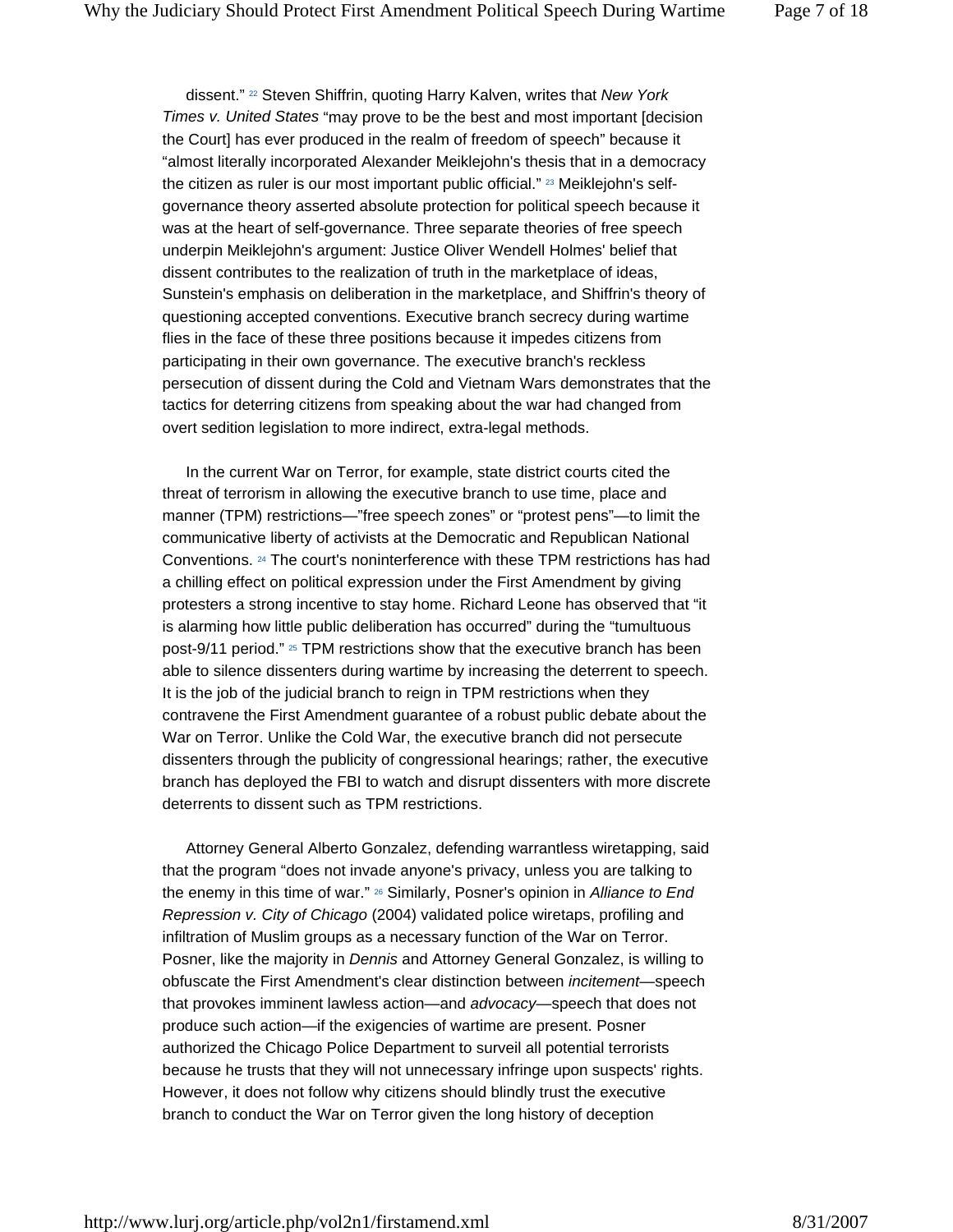discussed herein. Without the converse of a public right to information about the war, the executive branch becomes self-sealing. The Pentagon Papers decision set the precedent that the judicial branch would not simply take the executive at its word and defer during wartime; it left more room for judges to balance civil liberties on par with security.

With respect to balancing, Posner argues that "cases involving a clash between liberty and safety cannot yet be governed by rules." 27 However, it is the lack of a categorical rule against the suppression of wartime dissent that had led judges to decide wartime First Amendment claims in an ad hoc manner. Section III will discuss how the differential application of the clear and present danger test over time has led judges to disregard or misapply First Amendment precedent during wartime. Posner argues that there should be an exception to the *Brandenburg* rule 28 for "speech that preaches holy war against the west." 29 This case-by-case evaluation of speech acts cuts against the First Amendment's core value of tolerance. Posner' language is telling: "the government should not have to stand by helplessly while radical imams convert a multitude to their radical creed." 30 This idea that any Muslim is inherently dangerous because he or she could be compelled to conduct radical Islamic terrorism assumes that words are triggers to action and that advocacy is equivalent to incitement. The courts ought to clarify this distinction in the War on Terror to ensure that the *Brandenburg* test doesn't revert back to the "bad tendency" 31 in future wars.

The Supreme Court recently explained how the traditional laws of war will apply to the War on Terror in *Hamdan v. Rumsfeld* (2006), rebuking the executive ability to create military courts without consulting Congress. 32 This ruling speaks to Posner's argument that "It is much easier for judges to tell the government what not to do than what to do." 33 As such, the courts need to continue to hear cases that challenge the limits of executive branch authority in the War on Terror. Posner disagrees, arguing that the judiciary would be overburdened if it were charged with "trundling out the heavily artillery of constitutional invalidation" during the War on Terror. This view of judicial authority is profoundly limited. In order for secrets to enter the public forum and for dissenters to receive the appropriate protection from the tactics of executive suppression, the judicial branch must remain far more active in wartime than the Rehnquist/Posner theory advocates.

# **The Unclear & Present Danger Test: From**  *Schenck* **to** *Dennis* **to** *Brandenburg*

While the Supreme Court's majority consistently applied the bad tendency test to uphold prosecutions for espionage and seditious advocacy during World War I, some of the court's dissenting opinions began to reveal judicial independence from the executive branch. Dissenting judges, particularly Justice Holmes, introduced a discussion about the role of the First Amendment for the first time in the history of the judicial branch. This was the first time that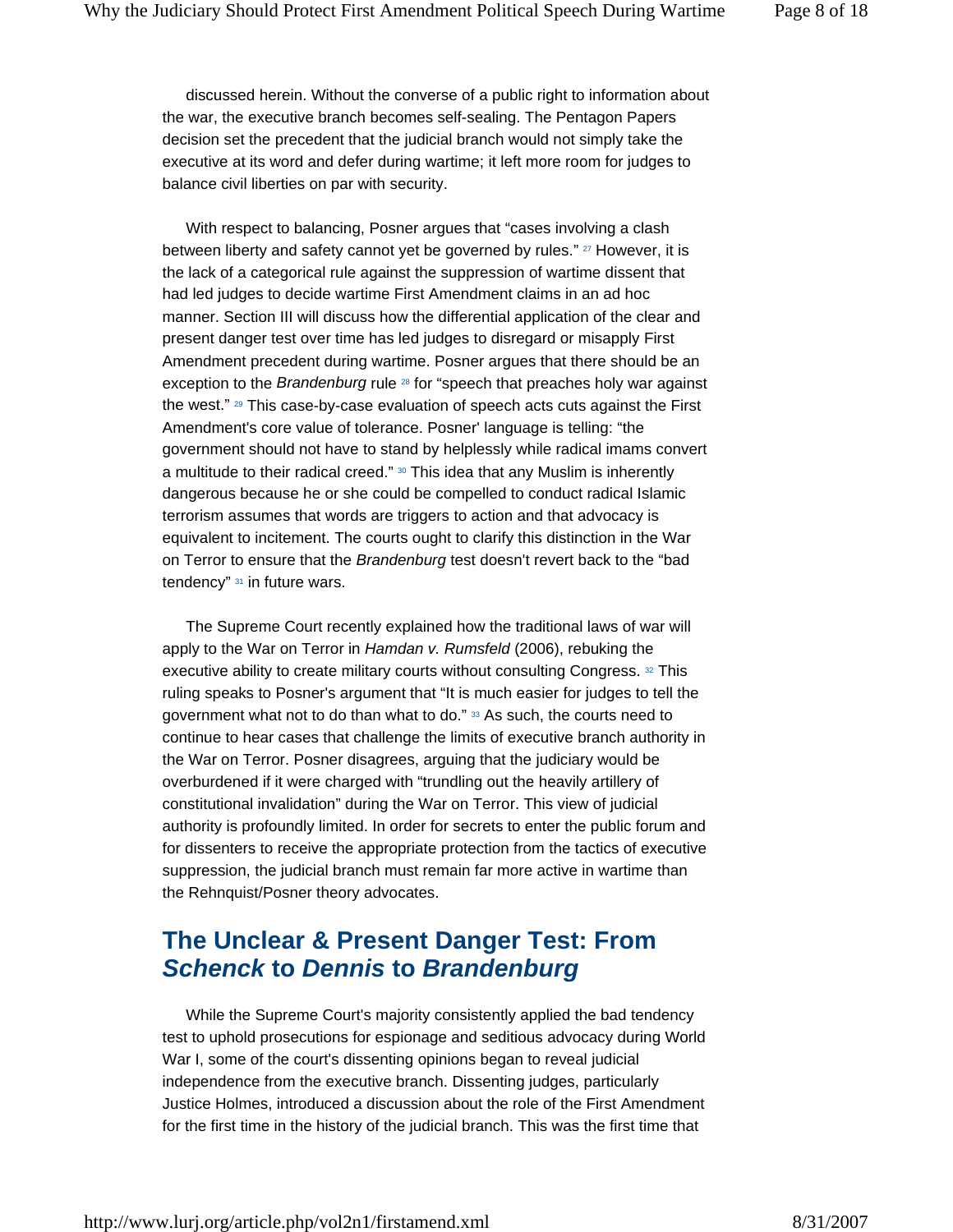any member of the court adjudicated speech prosecutions as a matter of First Amendment rights rather than criminal law. The "clear and present danger test" created by Justice Holmes' majority in *Schenck* relied heavily on the "marketplace of ideas" metaphor to buttress its claim that the public sphere was an inherent good, rather than a necessary evil, of democratic governance. In his dissent in *Abrams v. Unites States* (1919), Justice Holmes wrote that "the ultimate good desired is better reached by the free trade in ideas – that the best test of truth is the power of the thought to get itself accepted in the competition of the market." 34 This metaphor for free expression in the public sphere endured in the court's decision-making for fifty years until *Brandenburg* (1969). David Rabban concludes that "The modern civil liberties movement emerged during and after World War I" because the clear and present danger test "created a broader and more powerful constituency prepared to support freedom of expression." 35 The vacillation of the clear and present danger test demonstrates, that an active judicial branch can protect communicative liberty in the face of executive branch suppression. This section proceeds by discussing the influences of progressive social thinkers on the clear and present danger test, the test's distinction—or lack thereof— between advocacy and incitement in *Dennis*, and the broad protection afforded to dissent in *Brandenburg*.

The division before World War I between radical libertarians who favored individual rights and progressives who favored the "common good" led to the first public and judicial debates about the meaning of the First Amendment. These debates embodied the First Amendment's commitment to pluralism by allowing multiple perspectives to enter the decision-making process. Never before Justice Holmes' dissent in *Abrams* had any judge discussed speech outside on the strictures of traditional criminal law and the law of "attempt," i.e. the bad tendency test. 36 Stone and Rabban argue that Justice Holmes' attitude about the clear and present danger test changed markedly between his *Schenck* majority and his *Abrams* dissent.

Justice Holmes' progressivism with respect to speech rights was influenced by Zachariah Chaffee, Ralph Waldo Emerson, John Dewey, and other social thinkers at the turn of the twentieth century. The publication of personal correspondences between Judge Learned Hand and Justice Holmes reveals the large influence that Judge Hand had on Justice Holmes' commitment to free and open public discussion. Before being exposed to these ideas, Holmes' published *The Common Law* in 1881 and characterized free speech as an issue of criminal law and nothing else. He counseled judges to ask: what actions will occur as the result of speech and are they punishable? Judge Hand's opinion in *Masses Publishing Co. v. Patten* (1917) was the immediate precedent for Holmes' analysis in *Schenck*. In *Masses*, Judge Hand created a specific standard for incitement during wartime: to "counsel or advise violations of law" would be equivalent to the "direct advocacy of resistance to enlistment" of troops. 37 Justice Holmes agreed with this interpretation in *Schenck*, arguing that there the substantive evil of draft obstruction was uniquely heightened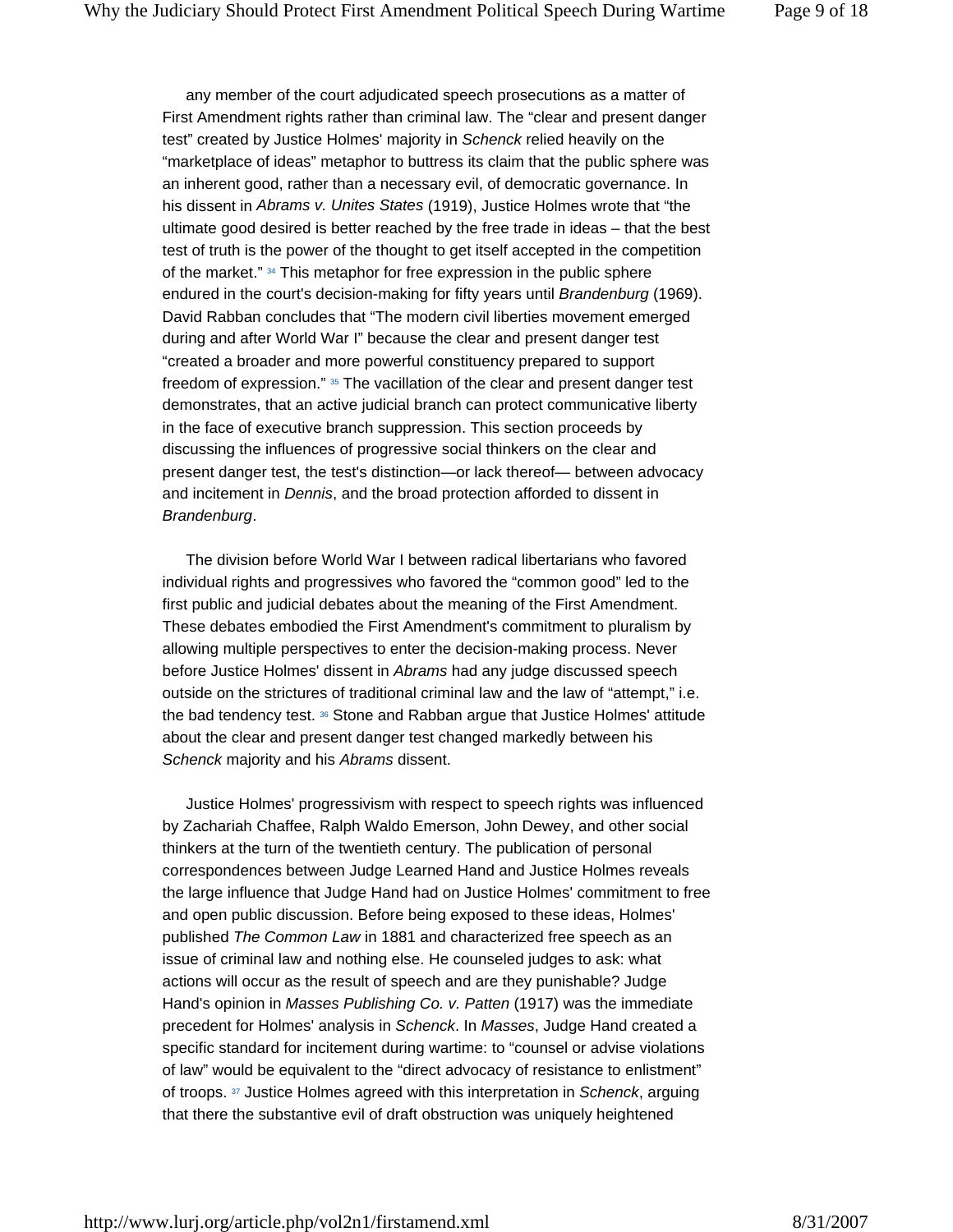during wartime and that a speaker's intent could be determined based on the "inevitable result" the speech. It retained the substantive aspects of the bad tendency test and simply cast them in new language. However, in *Abrams* after the end of World War I, Justice Holmes changed his position, arguing that the danger produced by advocacy must be "immediate" and "imminent" in order to prosecute speech in wartime. Shiffrin notes, "Emerson may have celebrated a mythical American, but they celebrated an American who was not wedded to the comforts of the present nor tied to the bonds of the past. They celebrated the courage of the nonconformist, the iconoclast, the dissenter …And, with Mill, they sponsored nonconformity." 38 In this way, Justice Holmes' application of clear and present danger in *Abrams* cut against judicial deference and set the stage for further scrutiny of the executive branch during peacetime.

Because of the uneven application of the test by Justice Holmes in *Schenck* and *Abrams*, future judges were unsure about when and how to apply its "immediate" and "imminent" language. While Justice Holmes' opinions were monumental in breaking the mold of criminal law, they "introduce a long line of cases dealing with the advocacy of illegal action" that are "simply depressing" because "Only rarely did judges transcend the censoring passions of the day." 39 Rabban notes that, "lower court decisions make clear that Holmes' first Espionage Act opinions, resembling his prewar decisions, were in the repressive mainstream, not the libertarian vanguard." 40 This lack of clarity persisted for decades until 1951 when the judicial branch in *Dennis* demonstrated a profound unwillingness to differentiate the clear and present danger from bad tendency and incitement from advocacy.

Justice Fred Vinson's majority opinion, relying on a clear and present danger analysis, validated the persecution of public citizens for their associations with the American Communist Party. *Dennis*, as Rabban argues, "marked both the apex and the turning point of the Supreme Court's reliance on the clear and present danger test" because it had become so differently applied that it was no longer coherent. 41 The majority treated constitutionally-protected advocacy of communism as punishable incitement. Rabban notes, "the Supreme Court reverted to the restrictive interpretation of clear and present danger that marked its original formulation by Holmes in *Schenck*." 42 Instead of moving forward with Justice Holmes' marketplace of ideas metaphor in the mold of his *Abrams* dissent, subsequent courts slowly became more and more deferential to the executive in their application of the clear and present danger test. Judge Hand and Justice Holmes should be honored for their First Amendment foresight and commitment to peacetime speech rights. They were willing to protect communicative liberty generations before such views became the judicial mainstream. Section II concluded that the persecution strategies pursued by the executive branch during the Cold War, affirmed in *Dennis*, were substantive limits on democratic deliberation. The executive branch was so successful in curtailing American communism because the judicial branch affirmed that the executive can, in the interests of the war effort, assert "monopoly control" over the marketplace of ideas.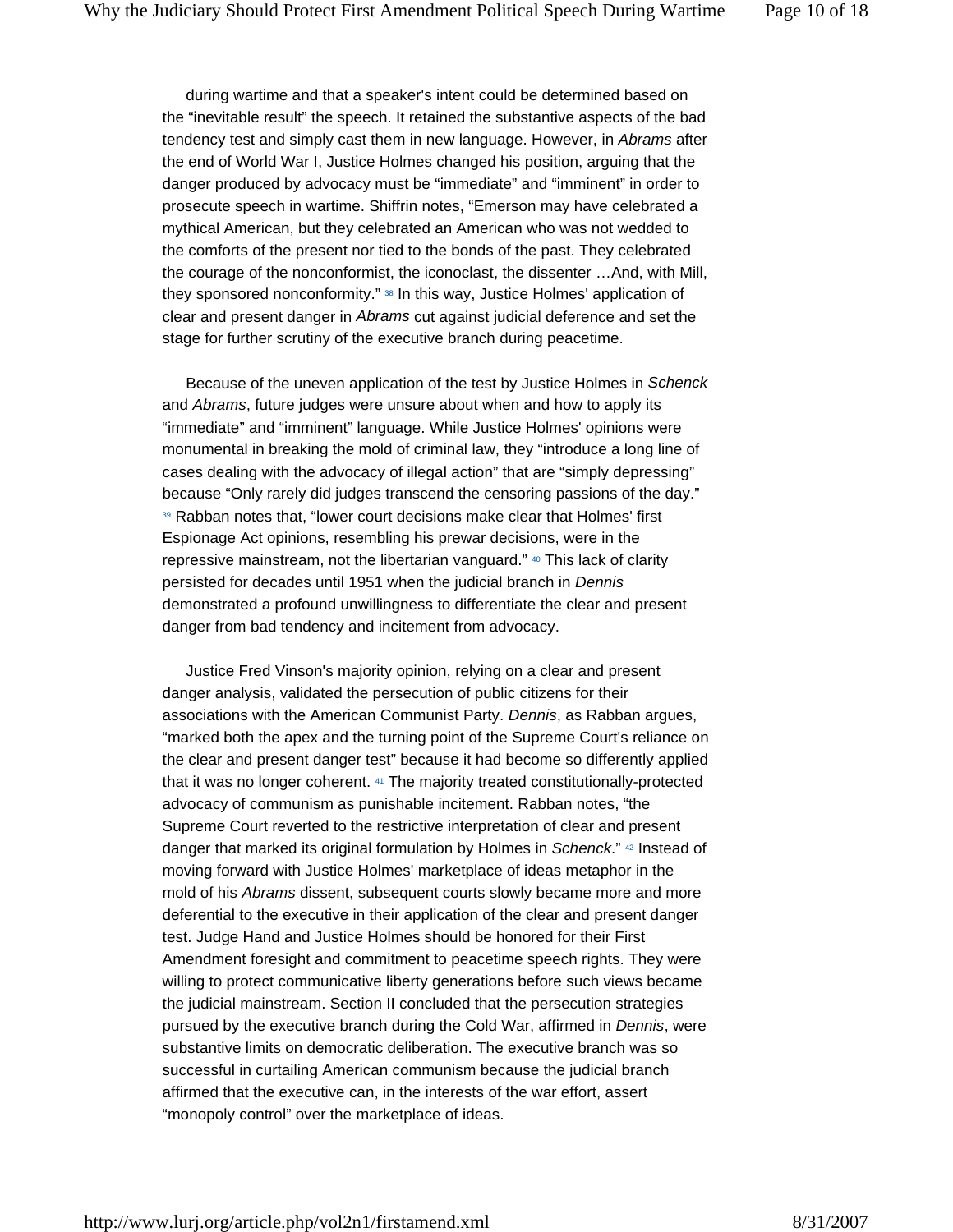Luckily, the court in *Brandenburg* affirmed the opposite: that multiple, clashing perspectives in the public forum can guard against the dissemination of widespread propaganda and secrecy by the executive branch. Ed Baker, summarizing Justice William O. Douglas' dissent in *Korematsu*, describes the logic adopted by the *Brandenburg* majority: "without free speech, totally false heretical opinions which could not survive open discussion will not disappear; instead, driven underground, these opinions will smolder, their fallacies protected from exposure and opposition." 43 In *Brandenburg* the judicial branch chose to set a prohibitively high bar for executive branch suppression of dissent during wartime. The ruling rightly clarified the court's various clear and present danger analyses from 1919-1969, ensuring that the rule would not devolve backwards into a bad tendency test as it had in *Dennis*. With such sweeping protection for communicative liberty, the judicial branch encouraged more, not fewer, voices to enter debates about the war policy because the "understandings resulting from [a] robust debate will depend on the …quantity of inputs." 44 The ebb and flow of the clear and present danger test underscores the unique vulnerability of communicative liberty during wartime and the need for judicial clarity on the issue of political speech.

Holmes' marketplace metaphor did not provide that clarity; however, it did begin a debate within the judicial branch about the meaning of the First Amendment and the relationship between speech and crime. By casting the public sphere in an understandable economic language, Holmes was able to articulate the social value to pluralism and debate is the clearest possible terms. Sunstein explains: "Well-designed market mechanisms can be helpful in ensuring that information is disclosed. Free societies depend on a high degree of receptivity, in which many perspectives are heard and in which dissent and disagreement are not unwelcome." 45 However, the inequities of the economic marketplace have also limited the communication of ideas. Baker argues, "the market is doubly determined to appeal successful …those groups who most frequently participate in the marketplace find that it 'correctly' advances their interests or views; and …the marketplace validates those views that generally appear to be correct; that is, it reinforces currently dominant views." <sup>46</sup> Because of such inequities in the public forum, the judicial branch must intercede and moderate the discussion during wartime. It must fight for the rights of the minority groups to valuably contribute in the marketplace. Without a judicial ruling that explains how the *Brandenburg* test will apply during wartime, it is possible that bad tendency could test could once again reappear and suppress legitimate dissent in the War on Terror.

# **The Normalization of Expansive—and Expanding—Executive Power**

Stone explains that "wartime" connotes a period of "armed conflict," "emergency" and a situation that requires "immediate executive action, often without time for deliberation." 47 Wartime is by definition distinct from peacetime and the everyday operation of government. A primary tenet of First Amendment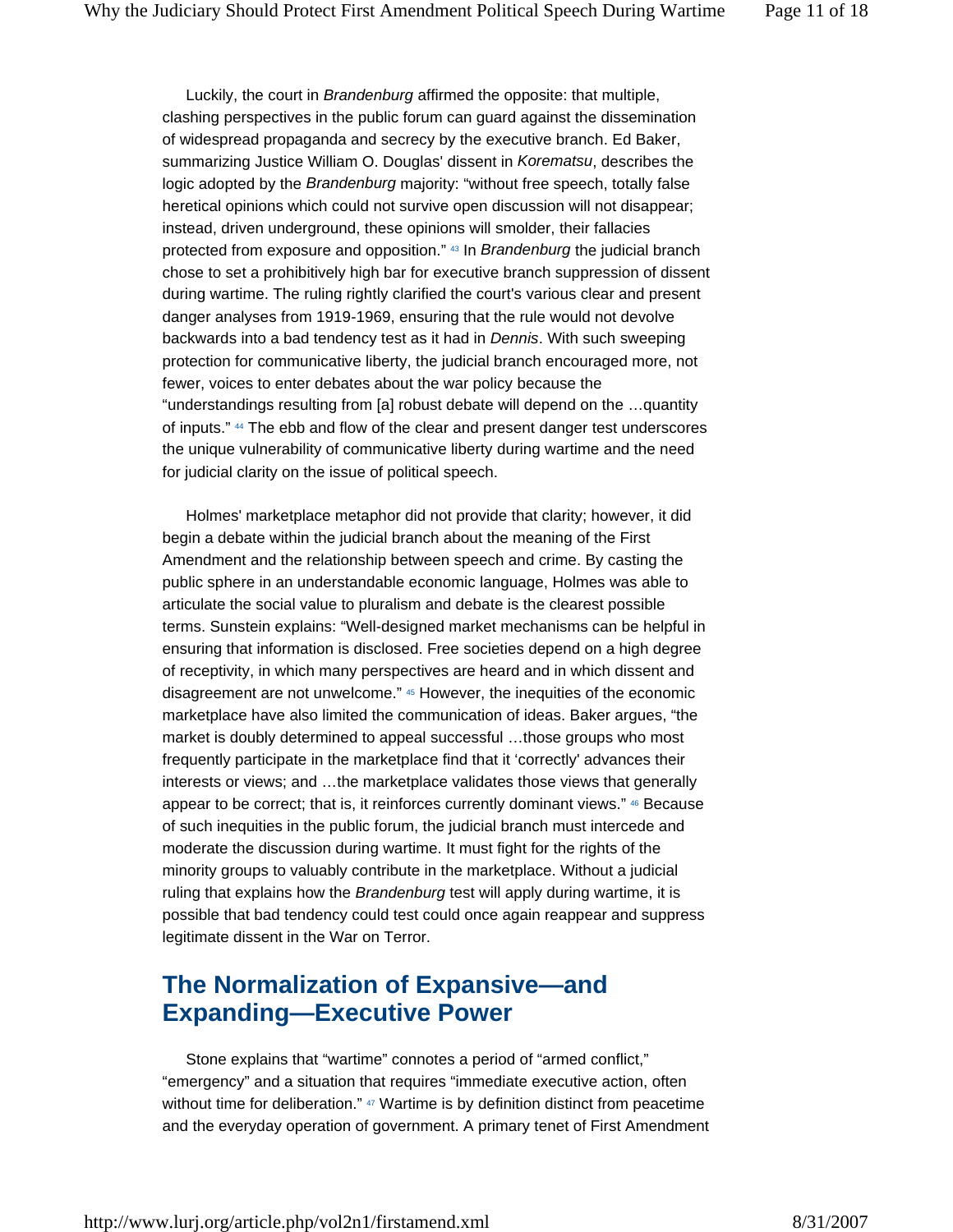jurisprudence is its dichotomy between times of peace and times of war, with the former constituting the norm and the latter the exception to the norm. However, the commonsense distinction between war and peace has become blurred by the political climate and social pressure of wartime. Considering the first wars which affected constitutional interpretation in the United Stated, the executive branch assumed wartime powers before and after the temporal boundaries of the French-American War, the Civil War and World War I. Understanding executive branch activity during these historical conflicts will help inform the more complex issue of executive authority in the War on Terror. In order to properly restrain the executive from elongating its emergency powers in the War on Terror, the judicial branch must closely monitor the length of the war. If the War on Terror continues without end, the judicial branch will be charged with curtailing executive branch authority when there exigency from terrorism becomes less severe.

During the United States' first wars, the executive branch propagated the notion that any citizen who disagreed with the war policy was disloyal to the nation. The judicial and legislative branches established the executive's inherent wartime power to prosecute dissent as a necessary means of preserving national unity. Such restrictions on speech had a lasting, not temporary, effect on First Amendment expression because they extended and normalized the executive's wartime powers to apply even in the absence of armed conflict. This effort to bridge wartime and peacetime, to assume extraordinary authority before and after the war, can be understood by examining three historical episodes: (1). President Adams original support for silencing his Anti-Federalist opponents for the sake of national unity, (2). President Lincoln's indirection regulation of speech by persuading citizens to accept broad executive power during the Civil War, and (3). President Wilson's propaganda control over what speech could enter the public forum during World War I.

Although no consensus about free speech emerged from the French-American War, if there actually was a War, a certain conclusion is that the judiciary tends qualify peacetime rights by erring too much on the side of security and the need for immediate executive action during wartime. President Adams and the Federalists institutionalized a broad theory of wartime executive power later employed during the Civil War and World War I. 48 During debates over the Sedition Act of 1798 Federalists such as Congressman Allen from Connecticut ostracized Anti-Federalists to secure political advantage, accusing them of "acting under the influence of French diplomatic skill." 49 The result was a prohibition on public debate about the war, confusing loyalty to Adams' war policy with loyalty to the nation at a critical time when the first Congressional discussions about the meaning of the First Amendment were occurring. Stone argues that the enduring lesson of the war is that "when we act in the heat of war fever, we may overact …Fear, anger and an aroused patriotism can undermine sound judgment." <sup>50</sup> The Federalists' strong-armed political opponents and truncated debates in Congress and in the judiciary about the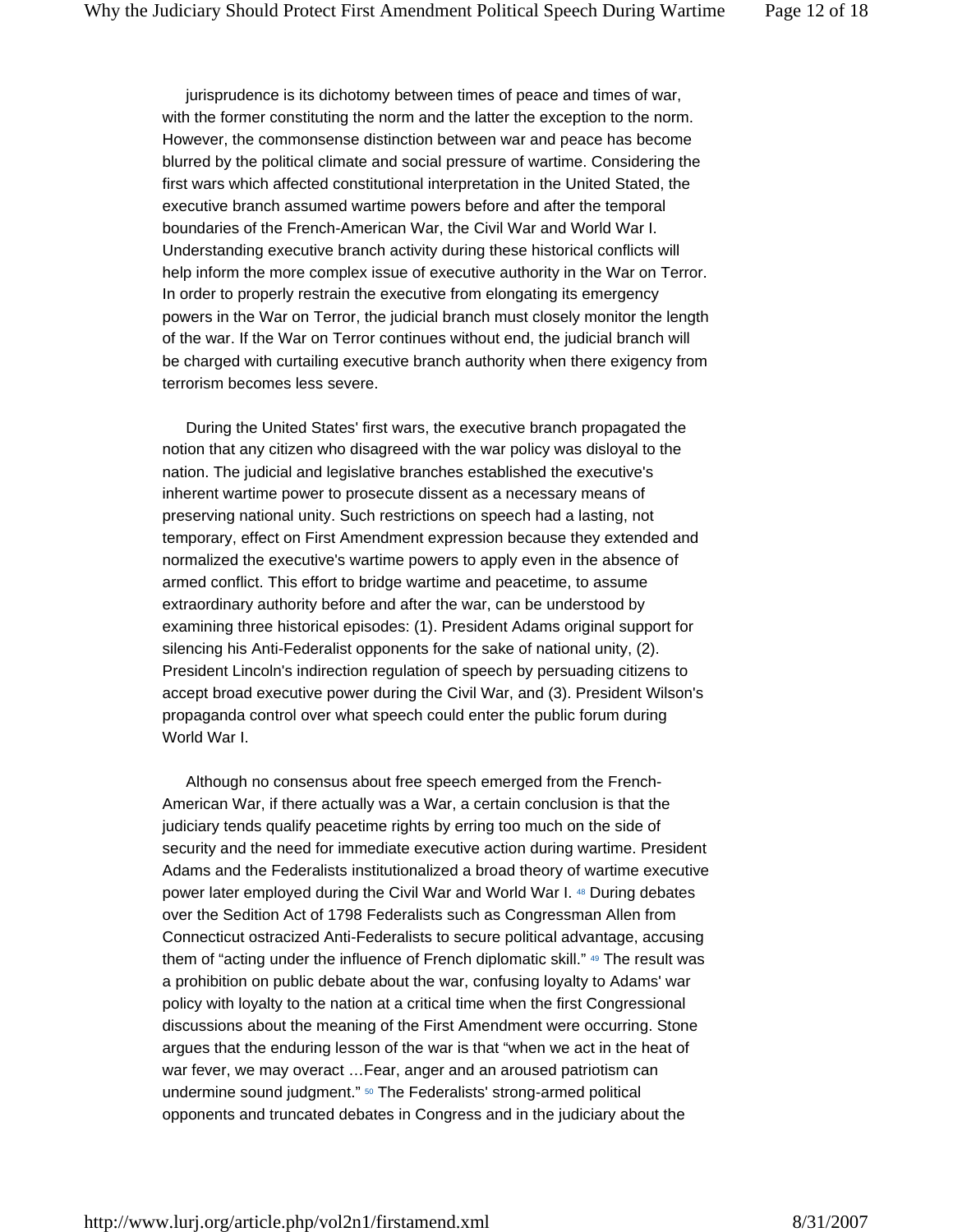enforcement of the Sedition Act. The Act set a precedent that, regardless of whether or not the national interest is served by suppressing dissent, the executive has the inherent power to eliminate public criticism as legitimate function of waging war. As such, the judiciary should be culpable for allowing the prosecutions under the Sedition Act and expanding wartime executive power at the expense of the First Amendment.

To be clear, it was during the war—not before or after—when Adams overreacted to the French threat and unnecessarily prosecuted his Anti-Federalist critics. The Sedition Act expired on the final day of Adams' term in office and newly elected President Jefferson "pardoned all those who had been convicted under the [Act] and freed all those still in jail." 51 While the Act had only a temporary effect on expressive freedoms, it ensured that the executive branch possessed the capacity under law to treat individual rights like free speech as subservient to the war policy. The expansive deference to the executive in the French-American War heightened the risk that future Presidents might try to artificially exercise wartime powers in half-wars, or times of conflict that might more closely resemble peacetime.

Sixty years later, President Lincoln revived the debate over executive power and free speech by suspending the writ of habeas corpus during the Civil War. By putting executive power at the center of debates about wartime free speech rights, Lincoln persuasively advocated for a more broad interpretation of wartime power than even the Federalists had supported. While Lincoln was not concerned with regulating speech and Congress did not legislate against sedition, the President's generals independently prosecuted citizens in military courts without regard for the full guarantees of the First Amendment. In denying Clement Vallandingham's petition for a writ of habeas corpus, civilian court Judge Leavitt warned against "the dangerous consequences of these disloyal" speeches and charged General Burnside to "suppress them." <sup>52</sup> Such a show of deference to military courts was indicative of the judiciary's hands-off approach to the First Amendment during the Civil War; an approach very different from the more active subversion by Federalists like Justice Samuel Chase. The judicial branch during the Civil War affirmed the executive's inherent authority to make individual rights subservient to preserving the union. Luckily, many of those convicted were let free at Lincoln's demand. Still, the legislative branch, which ratified Lincoln's suspension of the writ, and the judicial branch, which further normalizing Federalist notions of deference to the executive during wartime, must take responsibility for allowing the military to suppress speech despite Lincoln's good intentions.

Lincoln should be applauded for refocusing debates about free speech during wartime to address the larger issue of executive power. Lincoln's appreciation for criticism and political debate is most clear in his letter to Erastus Corning: "these safe-guards of the rights of the citizen against the pretensions of arbitrary power, were intended more *especially* for his protection in times of civil commotion …I too am devotedly for them *after* civil war, and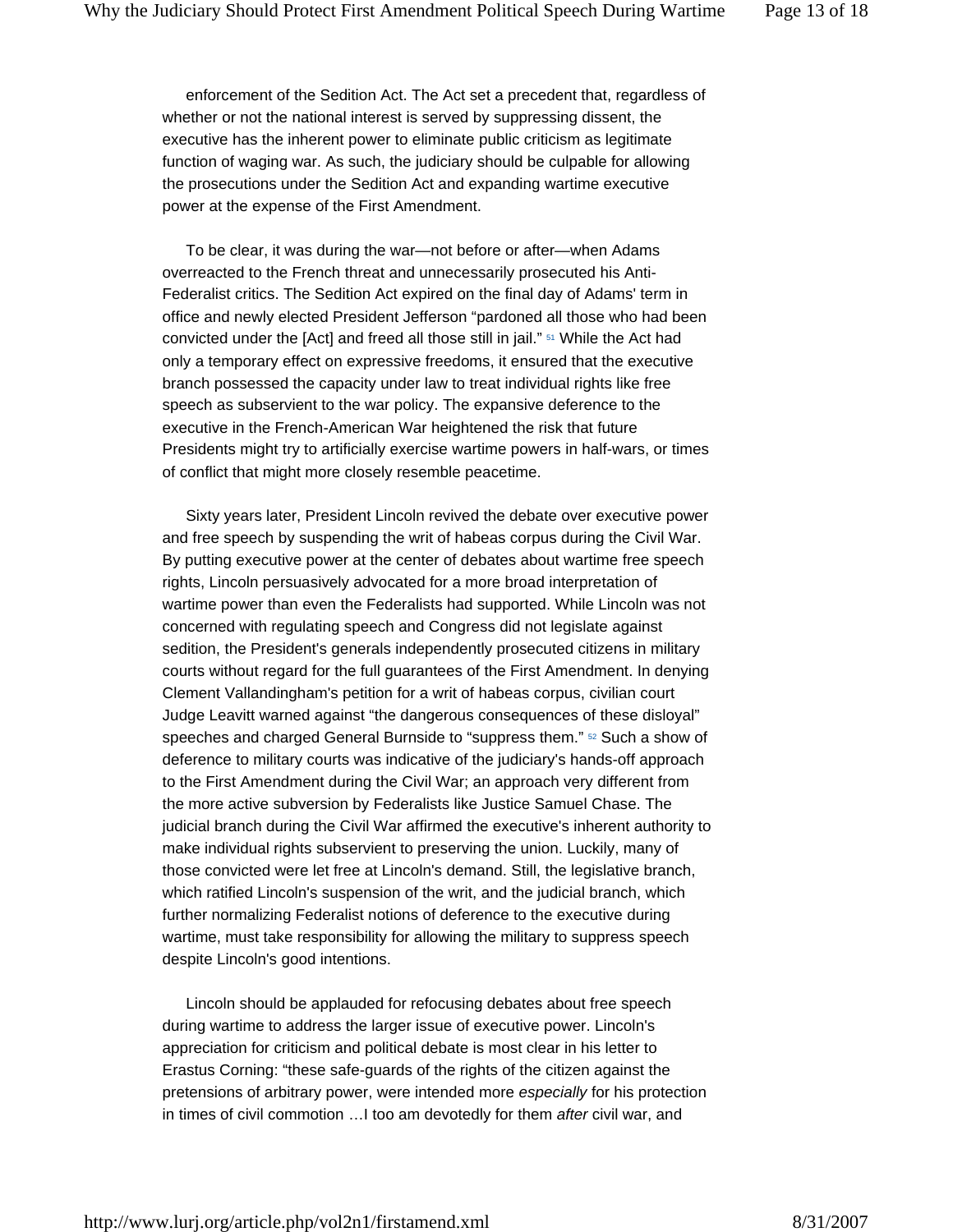*before* civil war, and at all times 'except when, in cases of Rebellion of Invasion, the public Safety may require' their suspension." 53 This nuanced and speech-protective interpretation of the First Amendment is admirable in light of "the extraordinary complexities of a civil war, the well-founded anxieties about sabotage, desertion, and draft evasion." <sup>54</sup> Unlike Adams and the Federalists, Lincoln invited dissent from political opponents and was not concerned with regulating seditious speech for partisan reasons.

However, because Lincoln so successfully argued that habeas rights were subordinate to wartime exigencies, President Wilson used similar arguments to justify curtailing free speech in World War I. Wilson's stated desire to eliminate disloyalty—i.e. critical debates about American involvement in World War I *prior* to a Congressional declaration of war was an unprecedented widening of wartime executive power beyond the temporal boundaries of the war. Unlike Lincoln, Wilson "was a man with little tolerance for criticism" who remarked even before the war began that "disloyalty 'was not a subject on which there was room for …debate'" because "Disloyal individuals …had sacrificed their right to civil liberties." 55 Wilson sought a Congressional declaration of war in 1917 despite the lack of an armed conflict involving United States (US) forces. The intense debate over the war resolution focused on whether Wilson had correctly justifiably sought a full grant wartime executive powers and whether the country was, indeed, at war. After ignoring dissenters in Congress and obtaining a full grant of wartime power, Wilson quickly created the Committee on Public Information (CPI) to mobilize public opinion in favor of war. Further, he compelled passage of the Espionage Act and its amendments to provide law enforcement with the "necessary tools for ensuring loyalty" to the administration's war policy. The Federalists' claim that eliminating dissent to the war policy was essential for its success was central to Wilson's defense of the Act. Wilson's treatment of dissent before World War I brings the normalization of wartime executive power into a more clear light.

The norm of executive wartime power established across these three conflicts created a more than temporary limitation on First Amendment rights because it emboldened future Presidents like Wilson to assert wartime powers in half-wars. By World War I, the act of labeling those who disagreed with the war plan as disloyal to the nation had become part of the normal political debate. Wilson's Espionage Act, like Adams' Sedition Act, was a partisan attempt to legislate wartime political conformity. It effectively turned back the clock on the advancements Lincoln had made by articulating free speech as just a piece of a larger theory of balancing. Understanding how the executive's power to suppress dissent during wartime became normal governmental practice in early United States history can shed light on modern wartime complexities. As time passes and new cases arise, the courts will be charged with answering two key questions: is the War on Terror a half-war and is domestic counter-terrorism an exertion of wartime executive power?

# **Conclusion**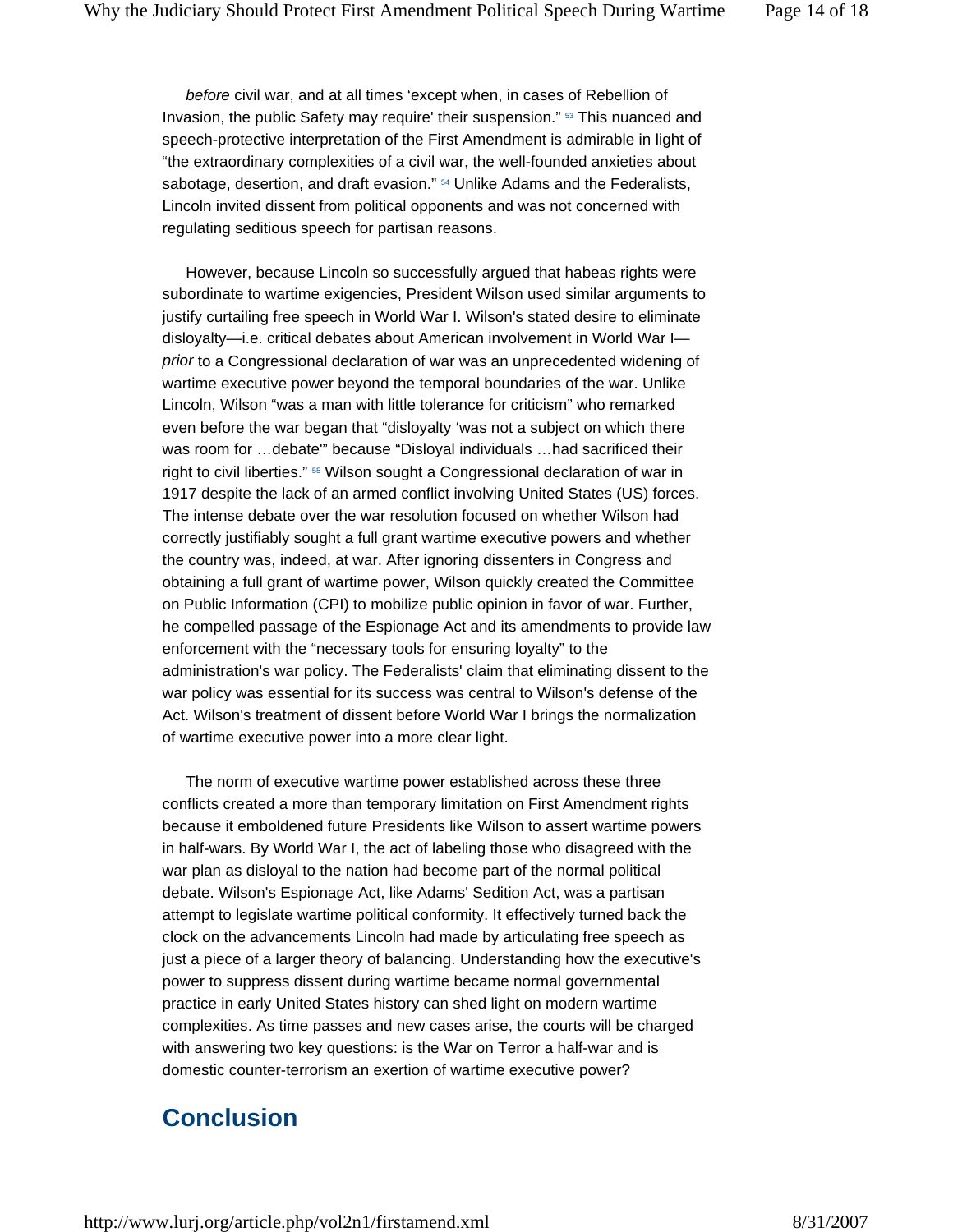The three historical episodes discussed herein demonstrate that the executive branch has consistently opposed public discussion of the war policy. The quick reauthorization of the USA PATRIOT Act in 2006 raises questions about whether or not the executive branch can make its temporary counterterrorism powers permanent. Leone astutely observes that, in the War on Terror, "The struggle …could continue for generations, and we run the risk of finding ourselves on a slippery slope, making decisions in which freedoms that are set aside for the 'emergency' become permanently lost to us." 56 In a war that is potentially unending, it is all the more incumbent upon on the judicial branch to solidify First Amendment rights. The Supreme Court's holding in *West Virginia State Board of Education v. Barnette* (1943) during the height of World War II offered such clarity: "if there is any fixed star in our constitutional constellation, it is that no official, high or petty, can prescribe what shall be orthodox in politics."  $57$  Here, as Shiffrin says, the count finally recognized that "democracy and dissent ran together." 58 In order to "petition the Government for a redress of grievances" <sup>59</sup> pursuant to the First Amendment, citizens must have an understanding of the war policy and of the executive's wartime conduct. Without the guarantee of communicative liberty in the public forum, the public's only avenue for petition is through the legislative branch. This paper argues that citizens cannot trust the legislature during wartime to respect dissent and must rely on legal strategies to forge effective political communication about the war.

The three historical trends discussed herein—secrecy, the ebb and flow of precedent, and the length of wartime—raise necessary questions about the commitment of individuals and their government to the values of trust and tolerance during wartime. Can we trust the present-day executive branch to effectively execute the War on Terror given past deceptions? More importantly, can the executive branch trust individual human reason to prevail in the marketplace of ideas? Will the courts hold, as Posner has already suggested, that radical Islamic rhetoric is a certain trigger to terrorist action? The answers to these questions will likely determine the direction of First Amendment rights during wartime in the United States' War on Terror.

#### **About the Author**

Geoffrey Derrick is a senior at Northwestern University, majoring in Communication Studies and Legal Studies with a minor in Political Science. After graduation, he will be working in the United States Senate in Washington DC before applying to law school where he hopes to obtain a joint J.D/Ph.D degree. This article is adapted from an essay he wrote during his senior year for a class in First Amendment law.

#### **Endnotes**

- 1. Sunstein, C. R. (2003). Why Societies Need Dissent, pg. 96.
- 2. United States v. Carolene Products, 304 U.S. 144 (1938).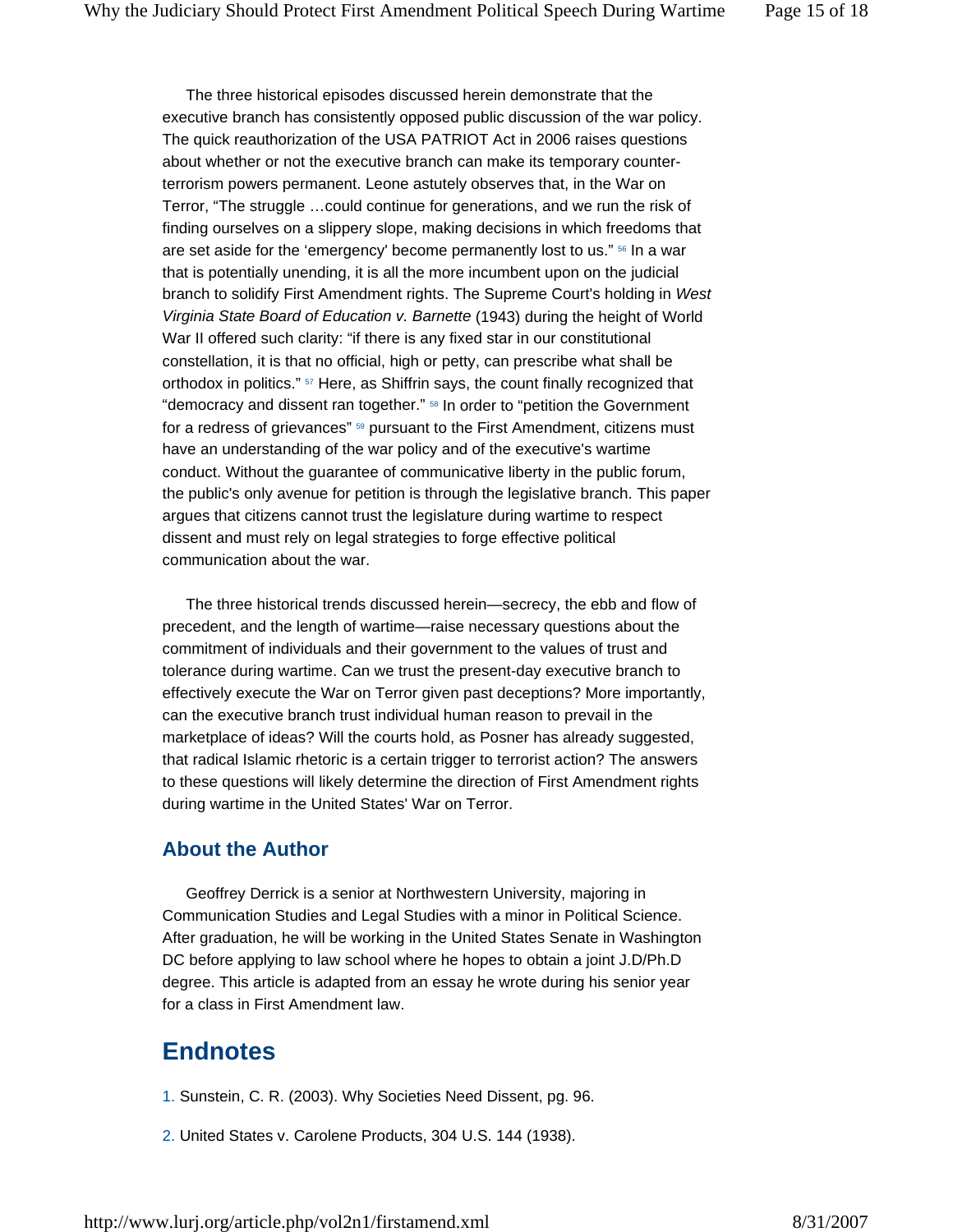3. Stone, G. R. (2004). Perilous Times: From the Sedition Act of 1798 to the War on Terrorism.

4. Posner, R. A. (2006). Not a Suicide Pact: The constitution in a Time of National Emergency.

5. Rehnquist, W. H. (1998). All the Laws But One: Civil Liberties vs. National Security.

6. Id, pg. 30.

7. Posner, supra note 4, pg. 31.

8. Rehnquist, supra note 5, pg. 106.

9. Id, supra note 5, pg. 27.

10. Posner, supra note 4, pg. 44.

11. Sunstein, supra note 1, pg. 150, 102.

12. Sharansky, N. (2004). The Case for Democracy: The Power of Freedom to overcome Tryanny and Terror, pg. 56.

13. Stone, supra note 3, pg. 421.

14. Redish, M. H. (2005). The Logic of Persecution: Free Expression and the McCarthy Era, pg. 5.

15. Id, supra note 14, pg. 9

16. Id, pg. 223.

17. Leone, R. C. (2006). The Quiet Republic: The Missing Debate About Civil Liberties After 9/11. The War on Our Freedoms: Civil Liberties in an Age of Terrorism. G. Anrig., pg. 22.

18. Stone, supra note 3, pg. 490.

19. New York Times v. United States, 403 U.S. 713 (1971), Justice Black's concurring opinion.

20. Id, Justice Douglas' concurring opinion.

21. Sunstein, supra note 1, pg 8, 12.

22. Id, pg. 99.

23. Shiffrin, S. H. (1990). The First Amendment, Democracy, and Romance, pg. 50.

24. Nanes, S. R. (2005). "'The Constitutional Infringement Zone': Protest Pens and Demonstration Zones at the 2004 National Political Conventions." Louisiana Law Review 66.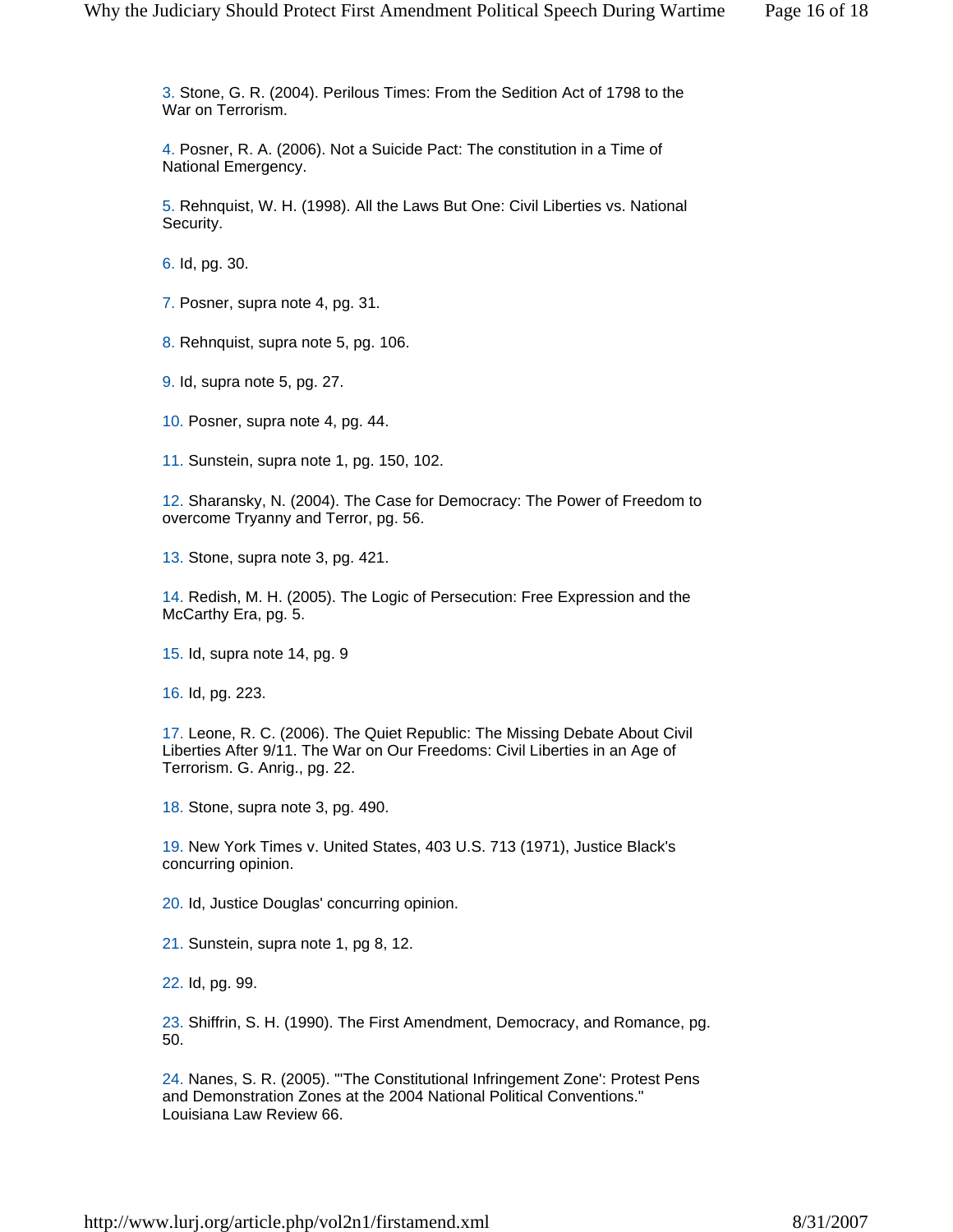- 25. Leone, supra note 17, pg. 2.
- 26. Attorney General Alberto Gonzalez, 11-20-2006.
- 27. Posner, supra note 4, pg. 34.
- 28. Brandenburg v. Ohio, 395 U.S. 444 (1969).
- 29. Posner, supra note 4, pg. 123.
- 30. Id, pg. 124.

31. Under the "bad tendency" test, speech was punishable if it contained a tendency that the government determined to be unfavorable.

- 32. Hamdan v. Rumsfeld, 548 U.S. \_\_\_ (2006).
- 33. Posner, supra note 4, pg. 43.
- 34. Abrams v. United States, 250 U.S. 616 (1919).
- 35. Rabban, D. M. (1997). Free Speech in its Forgotten Years, pg. 299.
- 36. Stone, supra note 3.
- 37. Masses Publishing Co. v. Patten, 244 Fed. 535 (S.D.N.Y 1917).
- 38. Shiffrin, supra note 23, pg. 78
- 39. Id, supra note 23, pg. 73.
- 40. Rabban, supra note 35, pg. 257.
- 41. Id, pg. 377.
- 42. Id, pg. 376.

43. Baker, C. E. (1978). "Scope of the First Amendment: Freedom of Speech." University of Califnoria Los Angeles Law Review 25, pg. 965.

- 44. Id, pg. 977.
- 45. Sunstein, supra note 1, pg. 109.
- 46. Baker, supra note 43, pg. 980.
- 47. Stone, supra note 3, pg. 9.
- 48. Stone, supra note 3, pg. 74.

49. "The Debates and Proceedings in the Congress of the United States," History of Congress, 1798, pg. 1497.

50. Stone, supra note 3, pg. 74.